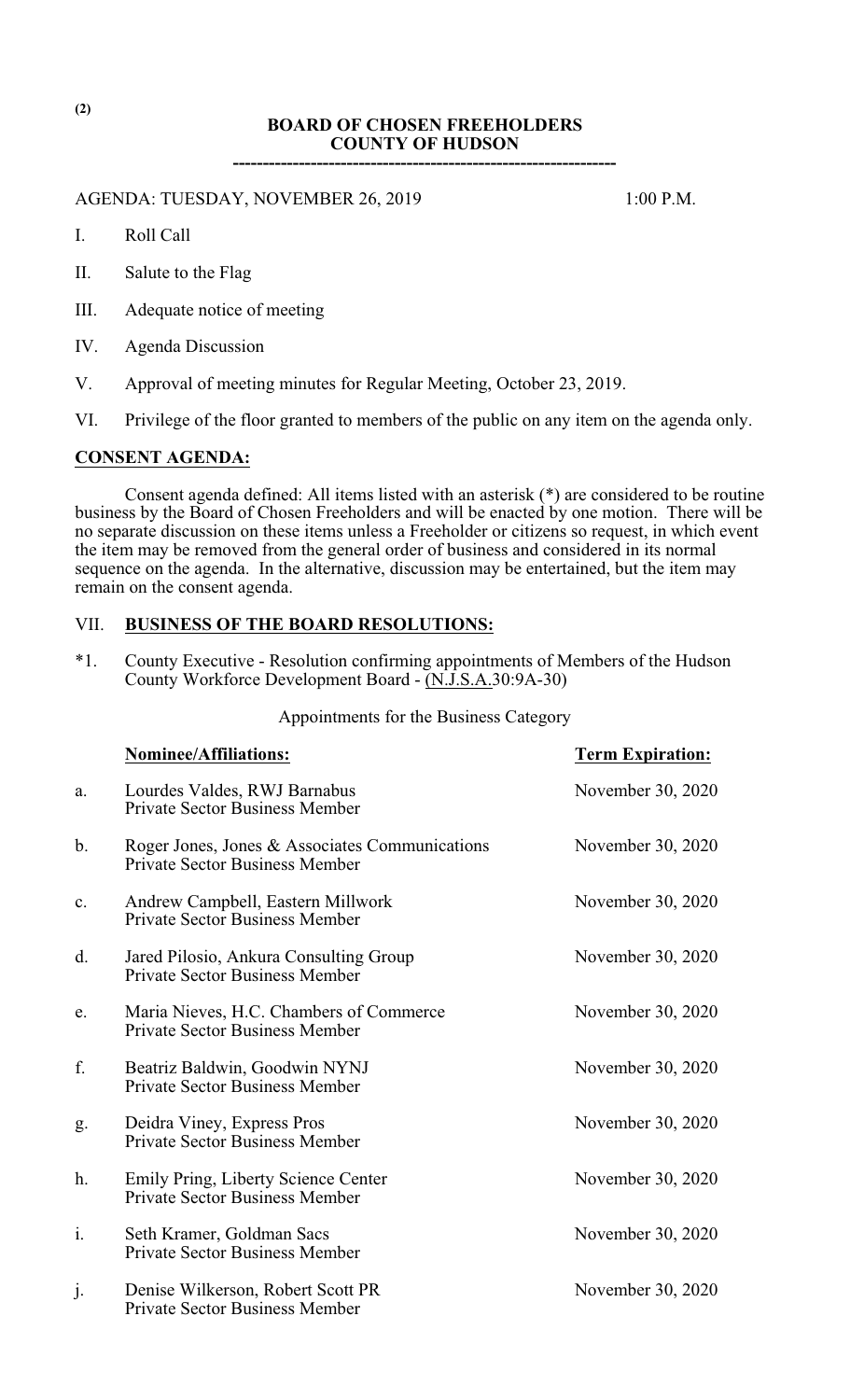|       | AGENDA: TUESDAY, NOVEMBER 26, 2019                                                                                                                                                                                                                                                                                                         | Page 2                  |  |
|-------|--------------------------------------------------------------------------------------------------------------------------------------------------------------------------------------------------------------------------------------------------------------------------------------------------------------------------------------------|-------------------------|--|
| k.    | George Blount, National Career Institute<br><b>Private Sector Business Member</b>                                                                                                                                                                                                                                                          | November 30, 2020       |  |
| 1.    | Vid Bahadur, NJSBDC<br><b>Private Sector Business Member</b>                                                                                                                                                                                                                                                                               | November 30, 2020       |  |
| m.    | Peter Busacca, Jr.<br>Hudson County Central Labor Council-AFL-CIO                                                                                                                                                                                                                                                                          | November 30, 2020       |  |
| n.    | Patrick Kelleher<br>Plumbers Local 24                                                                                                                                                                                                                                                                                                      | November 30, 2020       |  |
| 0.    | Greg Hancox<br><b>International Alliance of Theatrical Stage Employees</b>                                                                                                                                                                                                                                                                 | November 30, 2020       |  |
| p.    | <b>Robert Garrison</b><br>Laborers International Union of North America Local 3                                                                                                                                                                                                                                                            | November 30, 2020       |  |
|       | Appointments for Community Based Organization Category                                                                                                                                                                                                                                                                                     |                         |  |
|       | Nominee/Affiliations:                                                                                                                                                                                                                                                                                                                      | <b>Term Expiration:</b> |  |
| q.    | Roseann Mazzeo, Women Rising<br><b>Community Based Organization Member</b>                                                                                                                                                                                                                                                                 | November 30, 2020       |  |
| r.    | Elaine Dawson, Urban League of Hudson County<br><b>Community Based Organization Member</b>                                                                                                                                                                                                                                                 | November 30, 2020       |  |
| S.    | Rekha Nandwani, ISSAW<br><b>Community Based Organization Member</b>                                                                                                                                                                                                                                                                        | November 30, 2020       |  |
| t.    | Courtney Madsen, World Church<br><b>Community Based Organization Member</b>                                                                                                                                                                                                                                                                | November 30, 2020       |  |
| u.    | Nikketta Pressley - Walsh, New Jersey Youth Corps.<br><b>Community Based Organization Member</b>                                                                                                                                                                                                                                           | November 30, 2020       |  |
| $*2.$ | Finance and Administration - 2019 Budget Amendment State of New Jersey - New Jersey<br>Department of Military and Veterans Affairs New Jersey Homeless Veterans Grant<br>Program - \$500.00.                                                                                                                                               |                         |  |
| $*3.$ | Family Services - Resolution amending Resolution No. 429-7-2019 and accepting<br>additional funds from the New Jersey State Department of Labor and Workforce<br>Development for the Workforce Learning Link Program - July 1, 2019 to June 30, 2020 -<br>\$66,000.00.                                                                     |                         |  |
| $*4.$ | Finance and Administration - 2019 Budget Amendment New Jersey Department of Labor<br>and Workforce Development FY 2020 Workforce Learning Link Program - \$66,000.00.                                                                                                                                                                      |                         |  |
| $*5.$ | Family Services - Resolution amending Resolution No. 424-7-2019 and to award<br>additional funds from the New Jersey State Department of Labor and Workforce<br>Development for the Workforce Learning Link Program to the Hudson County Schools of<br>Technology Career Development Center - July 1, 2019 to June 30, 2020 - \$66,000.00. |                         |  |
|       | mily Couriosa. Resolution emending Resolution No. 445, 7, 2010 to realize to                                                                                                                                                                                                                                                               |                         |  |

- \*6. Family Services Resolution amending Resolution No. 445-7-2019 to reallocate and deobligate Department of Labor and Workforce Development Funds to vendors for the continuation of Workfirst New Jersey Services - July 1, 2019 to June 30, 2020 - \$255,000.00.
- \*7. Health and Human Services Resolution amending Resolution Nos. 427-7-2019 and 748- 12-2018 to reallocate CY'2019 Youth Services Commission Funding under the State Community/Partnership and Family Court Services Grant and to extend Program Contracts - January 1, 2019 through March 31, 2020 - \$31,000.00.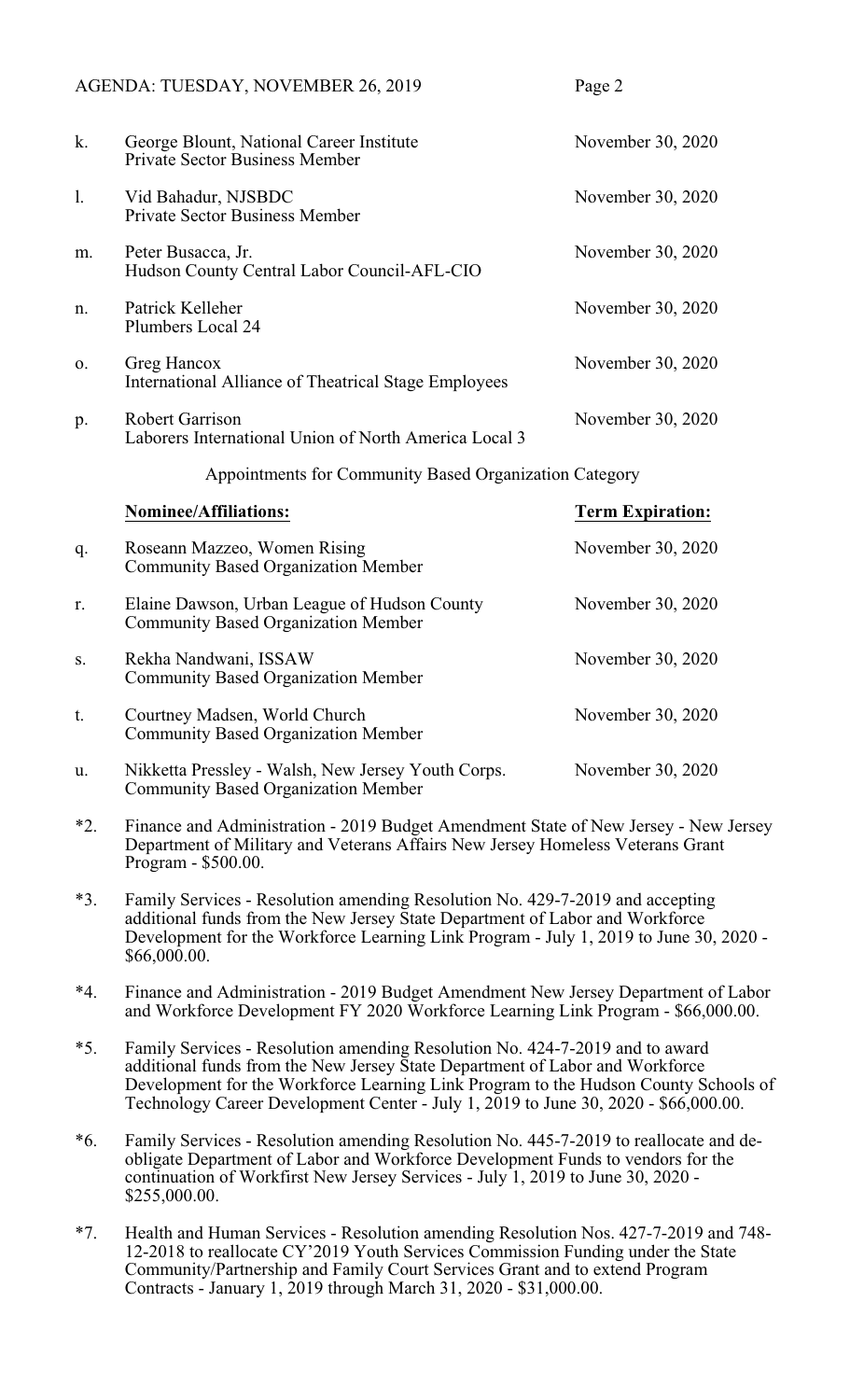- \*8. Health and Human Services Resolution amending Resolution Nos. 696-12-2018, 110-2- 2019, 333-6-2019, 426-7-2019, 527-9-2019 and 678-11-2019 to reallocate funding for Alcoholism and Drug Abuse Services - January 1, 2019 through December 31, 2019 - \$24,924.00.
- \*9. Health and Human Services Resolution authorizing a contract non-fair and open for the Annual Warranty and Support of Electronic Medical Health Records System at Meadowview Psychiatric Hospital - January 1, 2020 through December 31, 2020 - \$136,075.00.
- \*10. Sheriff's Office Resolution approving payment of an Extraordinary Unspecifiable Services Maintenance/Extended Service Contract with Astrophysics, Inc. for nine (9) X-Ray Baggage Scanners - December 1, 2019 to November 30, 2020 - \$39,510.00.
- \*11. Corrections Resolution authorizing a non fair and open contract for the support and maintenance of Proprietary Computer Hardware and Software Power DMS, Inc. - \$14,605.50.
- \*12. Purchasing Approve Purchasing Agent's award, purchases made under State Contracts:

|               | VENDOR                                                  | <b>COMMODITY</b>                                                 | <b>AMOUNT</b> | DEPT.          |
|---------------|---------------------------------------------------------|------------------------------------------------------------------|---------------|----------------|
| a.            | Dell Marketing<br>Pittsburg, PA                         | Microcomputers,<br>Workstation and<br><b>Associated Products</b> | \$30,000.00   | Various        |
| $\mathbf b$ . | Grainger, Inc.<br>South Plainfield, NJ                  | <b>Industrial Supplies</b>                                       | \$30,000.00   | Various        |
| c.            | <i>*Jewel Electric Supply</i><br><b>Jersey City, NJ</b> | <b>Electrical Equipment</b>                                      | \$30,000.00   | <b>Various</b> |
| d.            | Kyocera/Duplitron Inc.<br>Fairfield, NJ                 | Copier Maintenance,<br>Repairs, Parts and Supplies               | \$30,000.00   | Various        |
| e.            | <b>Storr Tractor</b><br>Branchburg, NJ                  | Repair Toro Sand Pro<br><b>Ballfield Infield Groomer</b>         | \$6,991.84    | Parks          |
| f.            | *WB Mason Co<br><b>Secaucus</b> , NJ                    | <b>Office Supplies</b>                                           | \$50,000.00   | <b>Various</b> |
| g.            | Xerox Corp.<br>Lewisville, TX                           | Copier Maintenance,<br>Repairs, Parts and Supplies               | \$75,000.00   | Various        |
|               |                                                         | <b>TOTAL</b>                                                     | \$251,991.84  |                |

## **\*Denotes: Hudson County Vendor**

\*13. Purchasing - Purchases made under Bergen County Cooperative Pricing System:

|    | <b>VENDOR</b>                                               | <b>COMMODITY</b>                      | <b>AMOUNT</b> | DEPT                   |
|----|-------------------------------------------------------------|---------------------------------------|---------------|------------------------|
| a. | <b>Toshiba Business</b><br>Solutions<br>King of Prussia, PA | Card Data System<br><b>ID</b> Printer | \$9,758.00    | Prosecutor's<br>Office |
|    |                                                             | <b>TOTAL</b>                          | \$9,758.00    |                        |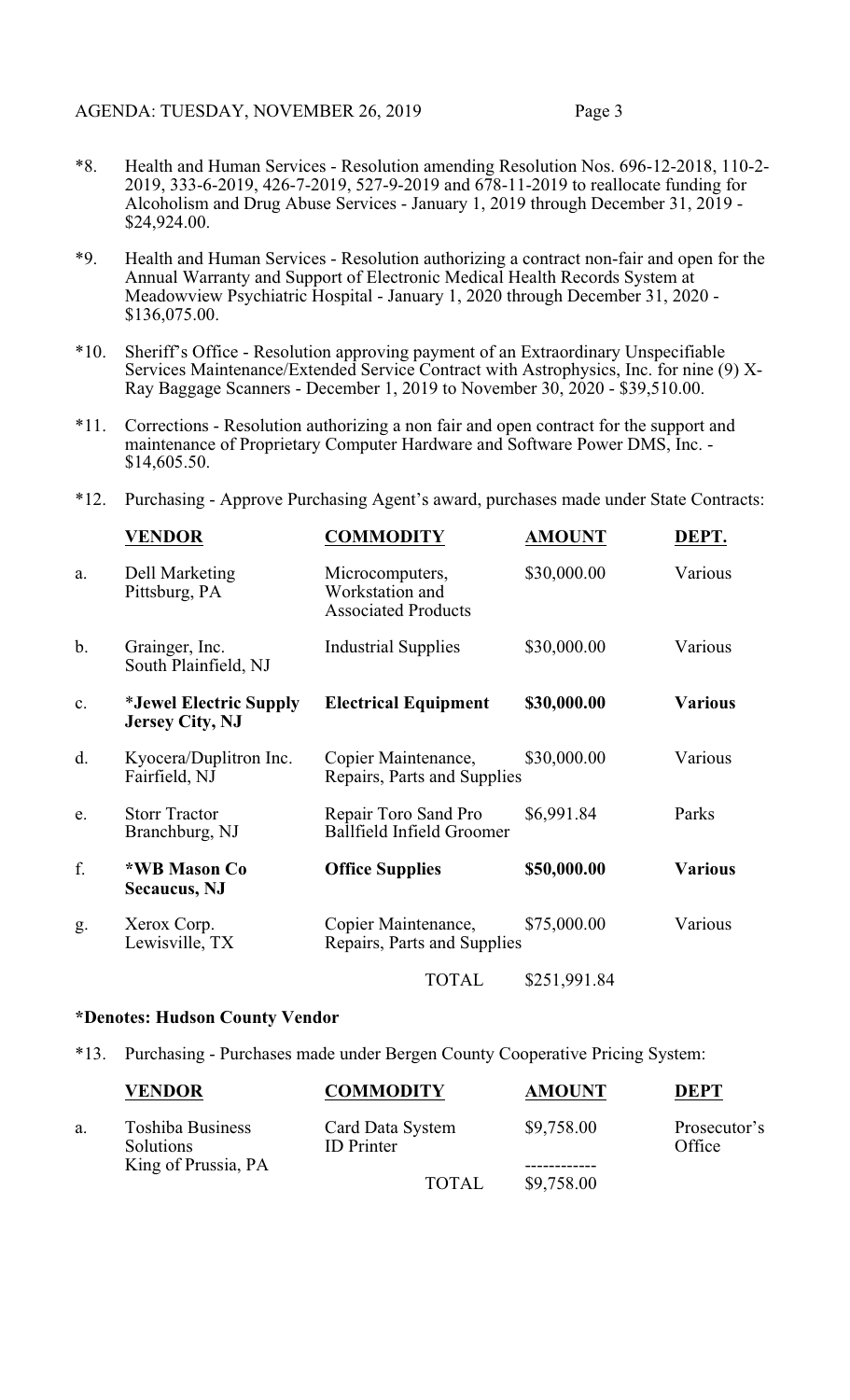# AGENDA: TUESDAY, NOVEMBER 26, 2019 Page 4

\*14. Purchasing - Purchases made under the Educational Services Commission of New Jersey Pricing System, formally known as "The Middlesex Regional Educational Services Commission":

|               | <b>VENDOR</b>                                  | <b>COMMODITY</b>                                                                                             | <b>AMOUNT</b>  | <b>DEPT</b>                                 |
|---------------|------------------------------------------------|--------------------------------------------------------------------------------------------------------------|----------------|---------------------------------------------|
| a.            | Cherry Valley Tractor<br>Marlton, NJ           | Purchase (1) Kubota<br>with Snow Plow for use<br>at Corrections, Juneau and<br><b>Naval Reserve Center</b>   | \$25,236.22    | Roads &<br>Public<br>Property               |
| $\mathbf b$ . | <i><b>*Murray Paving</b></i><br>Hackensack, NJ | Washington Spray Park \$2,649,839.80<br><b>Safety Surface</b><br>(\$169, 263.15)                             |                | <b>Parks</b>                                |
|               |                                                | <b>West Hudson Spray</b><br><b>Park Safety Surface</b><br>(S244, 497.58)                                     |                | <b>Parks</b>                                |
|               |                                                | <b>Meadowview Psychiatric</b><br><b>Hospital Training Kitchen</b><br><b>Upgrades (\$58,263.09)</b>           |                | Roads &<br><b>Public</b><br><b>Property</b> |
|               |                                                | <b>E-Pod Dayroom Sinks,</b><br><b>Counters and Floor</b><br><b>Repairs at Corrections</b><br>$(\$77,714.59)$ |                | Roads &<br><b>Public</b><br><b>Property</b> |
|               |                                                | <b>Repair 30 Door Frames</b><br>and Refurbish Cell Doors<br>at Corrections (\$100,550.60)                    |                | Roads &<br><b>Public</b><br><b>Property</b> |
|               |                                                | <b>Repair Showers, Dayroom and</b><br><b>Cell Windows Phase I at</b><br>Corrections (\$1,999,550.79)         |                | Roads &<br><b>Public</b><br><b>Property</b> |
|               |                                                | <b>TOTAL</b>                                                                                                 | \$2,675,076.02 |                                             |

## **\*Denotes: SBE**

- \*15. Purchasing Approve Purchasing Agent's Awards:
- a. To Purchase Digital X-Ray Equipment and Operating Components for the Hudson County Chest Clinic - five (5) replies - Alpha Medical Equipment - contract shall not exceed \$50,450.00.
- b. To Purchase (55) Angel Sense Device and Monitoring Systems (or Equivalent) for Hudson County Roams and Detect (RAD) Program - one (1) reply - one (1) year period - AngelSense, Inc. - contract shall not exceed \$27,439.50.
- \*16. Finance and Administration Resolution awarding fair and open Professional Services Contract for Employee Medical Services to conduct Medical Examinations of Civilian and Uniformed Employees and Applicants for Employment - Primary Care Medical Group, PA - \$230,000.00.
- \*17. Roads and Public Property Resolution authorizing a Shared Services Agreement between the City of Union City and the County of Hudson for the maintenance of City owned Traffic Signals - July 1, 2019 to June 30, 2021 - (\$140,000.00 - \$70,000.00 per year).
- \*18. County Executive Resolution authorizing the use of Competitive Contracting by the Hudson County Office of Cultural Affairs for the procurement of Public Art.